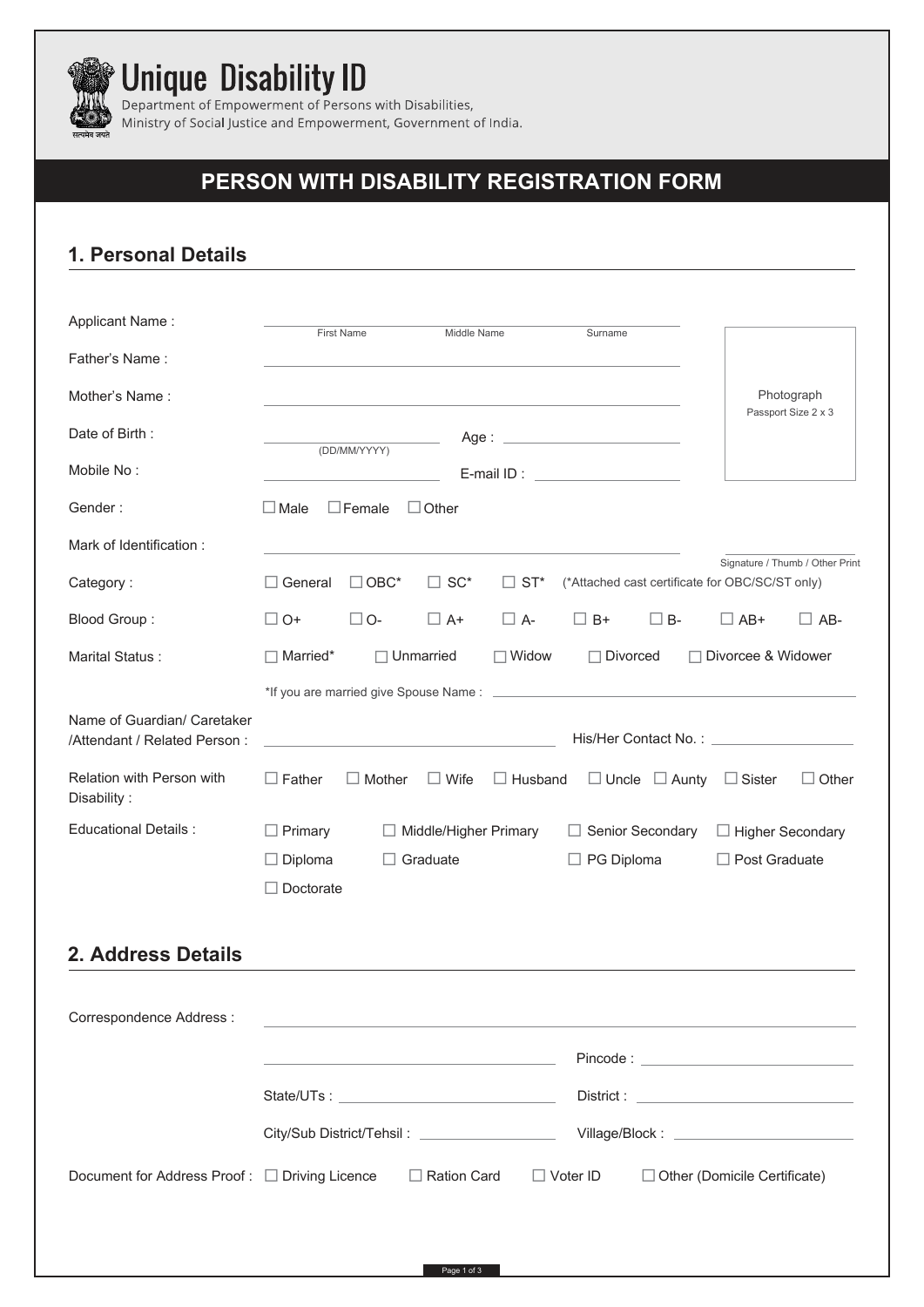| Permanent Address:            |                                                                                                 |                                                                                        |  |  |  |
|-------------------------------|-------------------------------------------------------------------------------------------------|----------------------------------------------------------------------------------------|--|--|--|
|                               | the contract of the contract of the contract of the contract of the contract of                 | Pincode : __________________________________                                           |  |  |  |
|                               |                                                                                                 | Village/Block: ___________________________                                             |  |  |  |
|                               | City/Sub District/Tehsil: ____________________                                                  |                                                                                        |  |  |  |
|                               |                                                                                                 |                                                                                        |  |  |  |
| <b>3. Disability Details</b>  |                                                                                                 |                                                                                        |  |  |  |
| Have disability Certificate : | $\Box$ Yes*<br>$\Box$ No                                                                        | (*If yes, please fill in the following details & attach disability certificate)        |  |  |  |
| Sr./Reg. No. of Certificate:  |                                                                                                 |                                                                                        |  |  |  |
| Disability Percentage (%):    |                                                                                                 | (For example: 30%, 40%, 50%, 60%)                                                      |  |  |  |
| Details of Issuing Authority: | $\Box$ Chief Medical Office $\Box$ Medical Authority                                            |                                                                                        |  |  |  |
| Disability Type:              | <b>Blindness</b><br>$\Box$ Muscular Dystrophy                                                   | $\Box$ Hearing Impairment $\Box$ Hemophilia                                            |  |  |  |
|                               | $\Box$ Low Vision<br>$\Box$ Parkinson's Disease                                                 | $\Box$ Intellectual Disability $\Box$ Thalassemia                                      |  |  |  |
|                               | $\Box$ Sickle Cell Disease<br>$\Box$ Leprosy Cured                                              | □ Acid Attack Victim<br>$\Box$ Locomotor Disability                                    |  |  |  |
|                               | $\Box$ Cerebral Palsy<br>$\Box$ Dwarfism                                                        | $\Box$ Mental Illness<br>$\Box$ Multiple Sclerosis                                     |  |  |  |
|                               | $\Box$ Specific Learning $\Box$ Speech and Language<br><b>Disabilities</b><br><b>Disability</b> | $\Box$ Autism Spectrum<br>$\Box$ Chronic Neurological<br><b>Disorder</b><br>Conditions |  |  |  |
|                               | $\Box$ Multiple Disabilities including Deaf Blindness                                           |                                                                                        |  |  |  |
| Disability By Birth:          | $\Box$ Yes*<br>$\Box$ No                                                                        | Disability Since:                                                                      |  |  |  |
|                               |                                                                                                 |                                                                                        |  |  |  |
| Pension Card Number:          |                                                                                                 | (in Year)                                                                              |  |  |  |
| Hospital Treating Disability: |                                                                                                 |                                                                                        |  |  |  |
| Disability Area:              | $\Box$ Left Eye<br>$\Box$ Chest<br>$\Box$ Ears<br>$\Box$ Head                                   | $\Box$ Left Hand<br>$\Box$ Mouth<br>$\Box$ Left Leg                                    |  |  |  |
|                               | $\Box$ Nose<br>$\Box$ Shoulder $\Box$ Throat                                                    | $\Box$ Right Eye $\Box$ Right Hand $\Box$ Right Leg<br>$\Box$ Stomach                  |  |  |  |
| Disability Due to:            | $\Box$ Accident<br>$\Box$ Congenital<br>$\Box$ Hereditary                                       |                                                                                        |  |  |  |
|                               |                                                                                                 |                                                                                        |  |  |  |
| 4. Employment Details         |                                                                                                 |                                                                                        |  |  |  |
| Employed:                     | $\Box$ Yes<br>$\Box$ No*<br>Unemployed Since:                                                   |                                                                                        |  |  |  |
| Occupation:                   | $\Box$ Govt. Job<br>□ Professional/Technical                                                    | $\Box$ Agriculture<br>$\Box$ Service & Shops                                           |  |  |  |
|                               | $\Box$ Clerks<br>Craft/Trade Workers                                                            | □ Daily Wages Worker<br>$\Box$ Plant/Factory                                           |  |  |  |
|                               | Other Occupation                                                                                |                                                                                        |  |  |  |
| <b>BPL/APL:</b>               | $\Box$ APL<br>$\square$ BPL<br>$\Box$ Antodya<br>$\Box$ N/A                                     |                                                                                        |  |  |  |
| Personal Income (Annual) :    | Below 10,000<br>$\Box$ From 10,000 to 1,00,000                                                  | □ 1,00,000 to 5,00,000<br>$\Box$ > 5,00,000                                            |  |  |  |
| Father Income (Annual) :      | Below 10,000<br>$\Box$ From 10,000 to 1,00,000<br>└                                             | □ 1,00,000 to 5,00,000<br>$\Box$ > 5,00,000                                            |  |  |  |